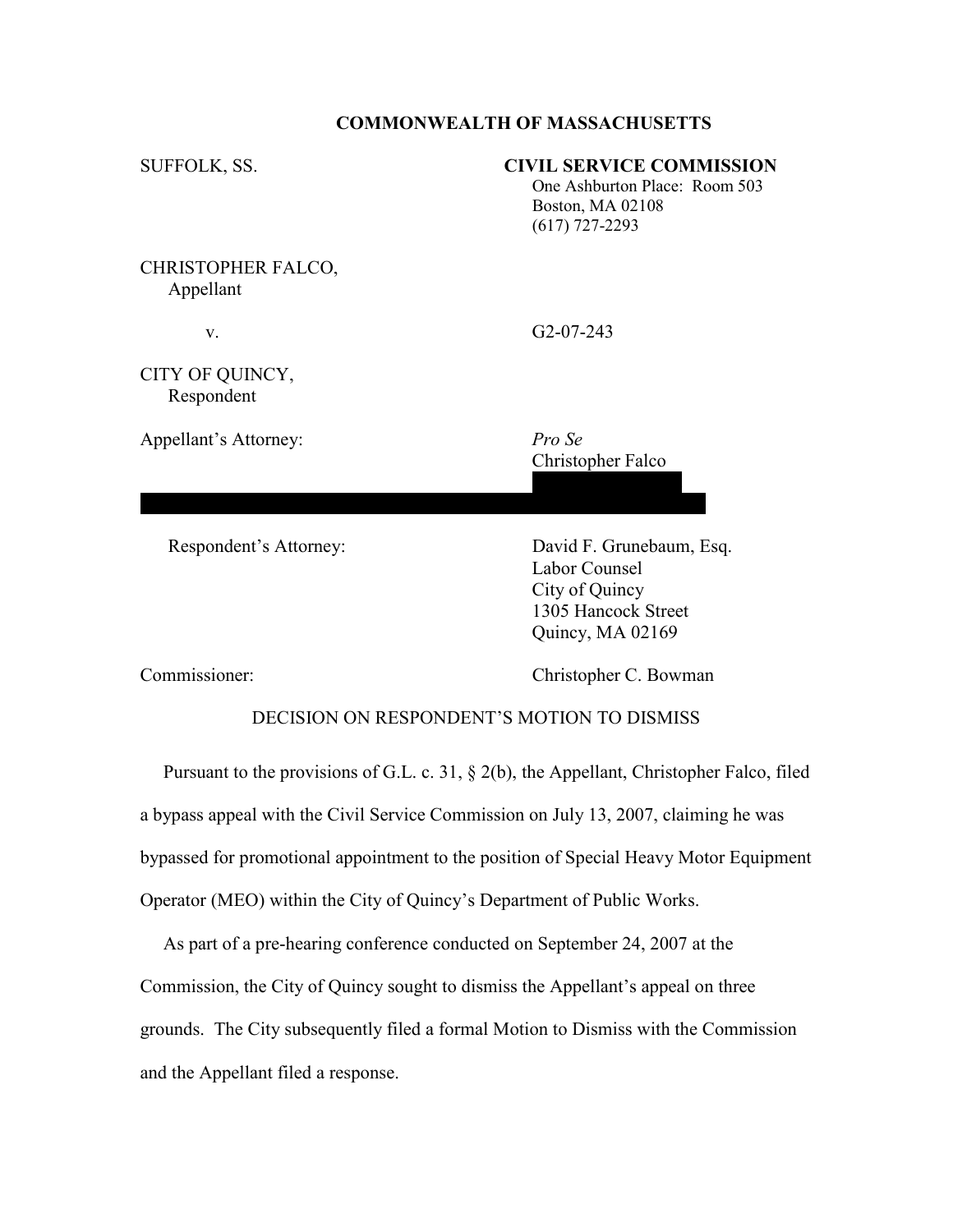In its Motion to Dismiss, the City argues that the instant appeal should be dismissed as the Appellant is not a permanent civil service employee, the appeal is untimely and there was no bypass as the individual selected for this promotional labor service appointment had more seniority than the Appellant. The Pro Se Appellant was given an opportunity to address each of these issues at the pre-hearing conference in addition to filing a written response with the Commission.

 Both at the pre-hearing conference and in his written response, the Appellant did not offer information disputing the three arguments proffered by the City in its Motion to Dismiss, including the argument that he is not a permanent civil service employee. Further, there is no dispute that the Appellant was aware of the alleged "bypass" on March 15, 2007. He did not file an appeal with the Commission until July 13, 2007, well beyond the sixty-day filing requirement for such appeals that has been effective since October 1, 2000. Finally, there is no dispute that the candidate selected had more seniority than the Appellant for the labor service promotional appointment in question.

 For all of the above reasons, the Appellant's appeal under Docket No. G2-07-243 is hereby dismissed.

Civil Service Commission

Christopher C. Bowman, Chairman

\_\_\_\_\_\_\_\_\_\_\_\_\_\_\_\_\_\_\_\_\_\_\_\_\_\_\_\_\_\_\_\_

 By vote of the Civil Service Commission (Bowman, Chairman; Guerin, Henderson, Marquis and Taylor, Commissioners) on October 11, 2007.

A true record. Attest:

 $\mathcal{L}=\mathcal{L}^{\text{max}}$ 

Commissioner